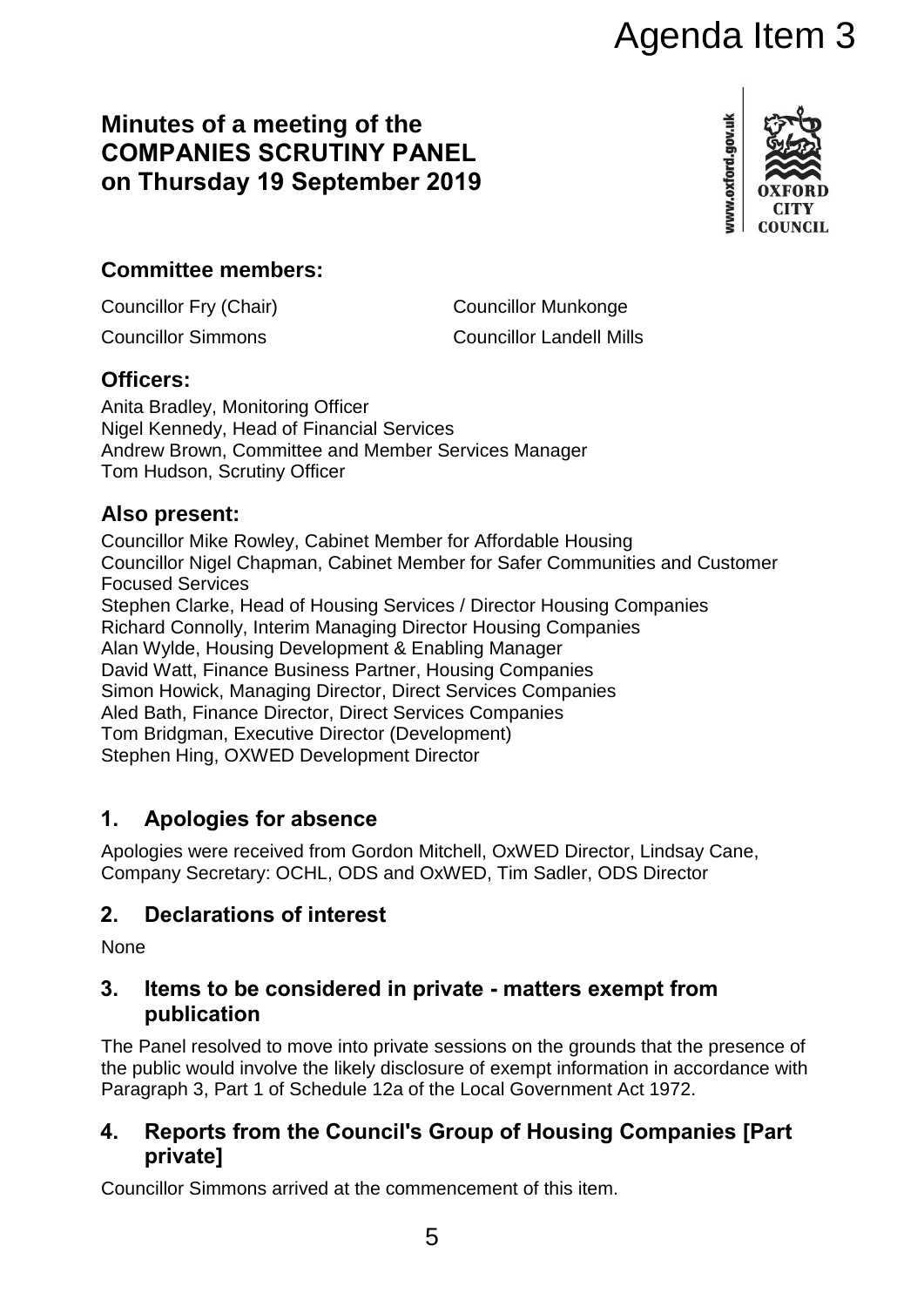The Interim Managing Director of OCHL introduced a report on the activity of OCHL, particularly focusing on the strategic direction of OCHL, draft business plan, and project delivery.

Within OCHL the structure of the company was explained to the Panel as comprising the Investment Company, whose primary role was in regards to the purchase of properties on behalf of the Council on the Barton Park development, whilst the Development Company's purpose was the building of social housing for the purpose of purchase by the Council.

The decision by central government to relax significantly the borrowing cap on councils for the building of social housing was identified as the key driver in enabling sufficient scale to deliver the Councils ambitions for OCHL. A ten year draft strategic plan and business plan had been developed to chart how OCHL intended to realise the opportunity afforded to it.

Following the presentation of the report the Panel sought further clarification regarding ensuring a developable land supply, the degree to which OCHL's strategic plan accorded with the Council's own strategic priorities, mitigation against Brexit risks, auditing arrangements, the commercial relationship with other Council-owned companies and the rate of progress made to date.

Strong challenge by the Panel was made in relation to the 70% carbon reduction housing designs in light of the Council's April motion to become carbon neutral by 2030 at the latest. The Panel were reminded of the constraints under which the Company operated in needing to make a commercial return on challenging site whilst maintaining a 50% level affordable housing in developments.

The Panel welcomed the progress made at Rose Hill, Elsfield Cumberlege and Between Towns Road but questioned the speed of progress. It was recognised by the Company that there had been delays, which was largely down to the challenges of developing within a medieval city. It was also suggested that the performance of delivery should be judged against the fact that the company had been working from a standing start, whilst it now had a pipeline of work for delivery and had momentum behind it.

Mr Richard Connolly, Mr Alan Wylde and Mr David Watt left the meeting at this point.

#### **5. Barton Park Development Quarterly progress report [Part private]**

The City Council's representative on the Barton Oxford LLP (BOLLP), Mr Stephen Clarke, introduced a report updating the activities of BOLLP over the previous quarter, and the progress of housing delivery on the scheme.

It was requested that the names of the Council's other representative on BOLLP be updated, with Jane Winfield being replaced on future reports by Caroline Green.

It was reported that progress had been made with infrastructure on the project, with practical completion having been signed off. Community facilities were also making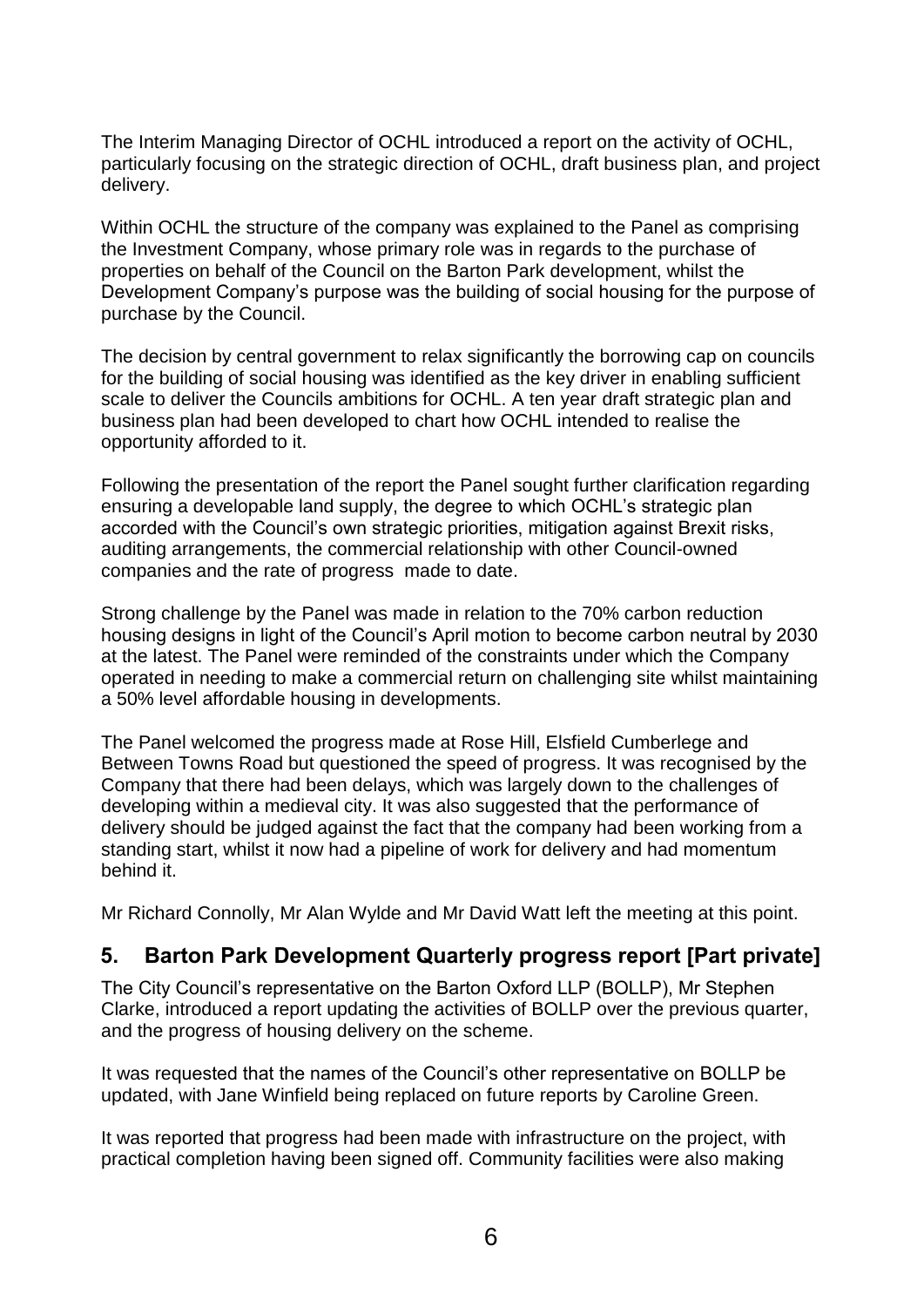progress, with commencement of the school, and with sports facilities already completed. BOLLP was presently looking at how it would market future tranches. Progress was reported with the second tranche, with the developer, Redrow, being on site ahead of schedule.

The Panel welcomed the commencement of the school, but raised questions concerning a number of other issues.

It was asked when a bus link would be established to link the estate to the rest of Oxford. The number of sales to trigger a bus link, it was reported, had not yet been reached and the slowdown in units had made making the case to the County Council more difficult. However, it was recognised that reports of parking problems had begun to arise, which would provide reason to return to the County to request that the bus link be established as quickly as possible, which officers agreed to do. Discussion with Redrow had already begun with regards to ensuring spaces for car sharing parking would be included within the development.

Councillor Rowley and Stephen Clarke left the meeting at this point.

#### **6. Oxford Direct Services (ODS) Board Quarterly update report [Private]**

Oxford Direct Services Directors Simon Howick and Aled Bath joined the meeting at this point and introduced a report providing the Panel with an update on the company's activities in the previous quarter. In addition the contents of the report it was passed on that a third non-executive director, Michael Whitwell had been appointed. Overall, the directors expressed satisfaction with progress, with financial targets being met and the Council in its status as client being happy with the services provided.

Councillor Simmons and Anita Bradley left the meeting at this point.

The Panel sought reassurance over mitigation actions taken in light of the negative public relations that had arisen from the way the Company had managed stricter enforcement from recycling processors of contaminated waste rules. The directors recognised that tonally the response in putting stickers on bins without first seeking to educate those caught out on the reasons for the change in approach was mistaken. Quickly after its unpopularity was identified the approach was further modified and would not be a long-term issue.

Simon Howick, Aled Bath and Nigel Kennedy left the meeting at the end of this item.

#### **7. OxWED Quarterly Oxford City Council Shareholder Update [Part private]**

Tom Bridgman, Oxford City Council OxWED Company Director, and Stephen Hing, OxWED Development Director, joined the meeting at this point and introduced a report updating the Panel on OxWED's recent activity.

Querying the value of the land owned by the Joint Venture, the Panel questioned how up to date the figures were. It was explained that the land was currently valued in the accounts at its purchase cost, but that revaluations occurred annually. A recent